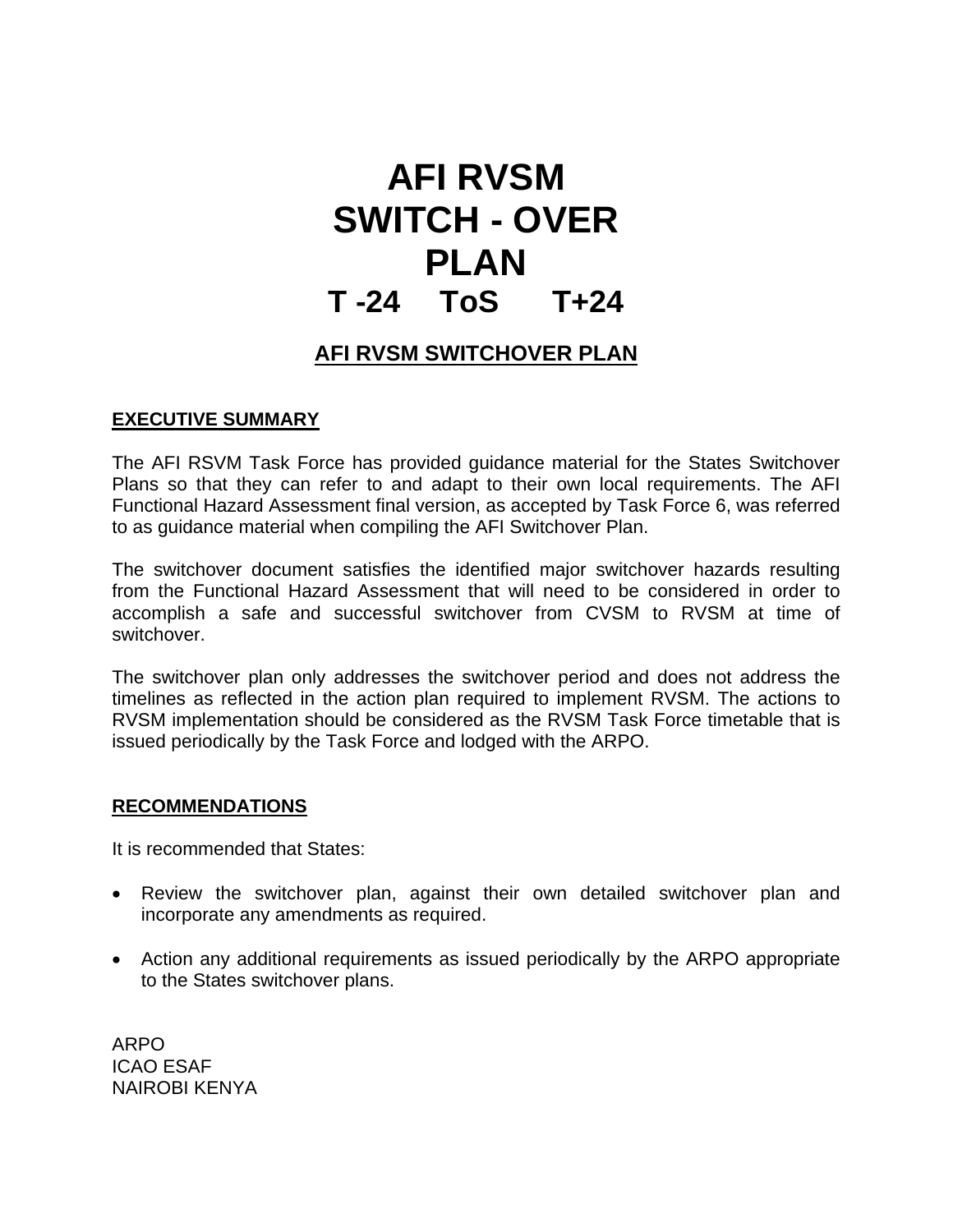# **AFI RVSM SWITCHOVER PLAN**

# **1. INTRODUCTION**

- 1.1 The AFI RVSM Task Force has provided a Switchover Plan for States to adapt to their own local requirements. The principle concerns of the Aviation Community have been addressed in the AFI Switchover Plan. This document should be referred to by States/FIR's to produce a plan that will be relevant to their ACC. This will in effect mean that there will need to be greater detail for individual actions within each FIR.
- 1.2 The Safety Case, with special reference to the CRA and TLS, would have been presented, and assurances provided that the level of safety preparedness of the States as reflected in the NSP's is sufficient for the task.
- 1.3 The process will culminate in the switchover from CVSM to RVSM at Time of Switchover (ToS), which will require specific attention to ensure a safe and effective changeover with the minimum disruption to the flow of air traffic. At the ToS the whole of the RVSM airspace will be in a transition phase for controllers and aircrews until it is reported that all aircraft are at the required RVSM FLAS.
- 1.4 The ARMA and ASECNA (via WACAF) will serve as the focal points of contact during the switchover period. ASECNA will be required to report all significant operations/events relating to the switchover, in the ASECNA area of operations to the ARMA.

# **2. ACTIONS PRIOR TO ToS AFI RVSM SWITCHOVER T-24**

2.1 AFI RVSM implementation readiness reporting will continue throughout the switchover period with the National Program Managers reporting to the ARMA.

#### 2.2 Airspace

 It is essential that there is a stable airspace configuration during the Switchover period from CVSM to RVSM. The stability of the airspace will also require the utmost co-operation from military organizations.

#### 2.3 Flight Planning

Flight planning, will continuously be checked during the switchover period for irregularities including incorrect RVSM status in Flight Plan and the flight level in the filed ATC Flight Plan not being in accordance with FLAS.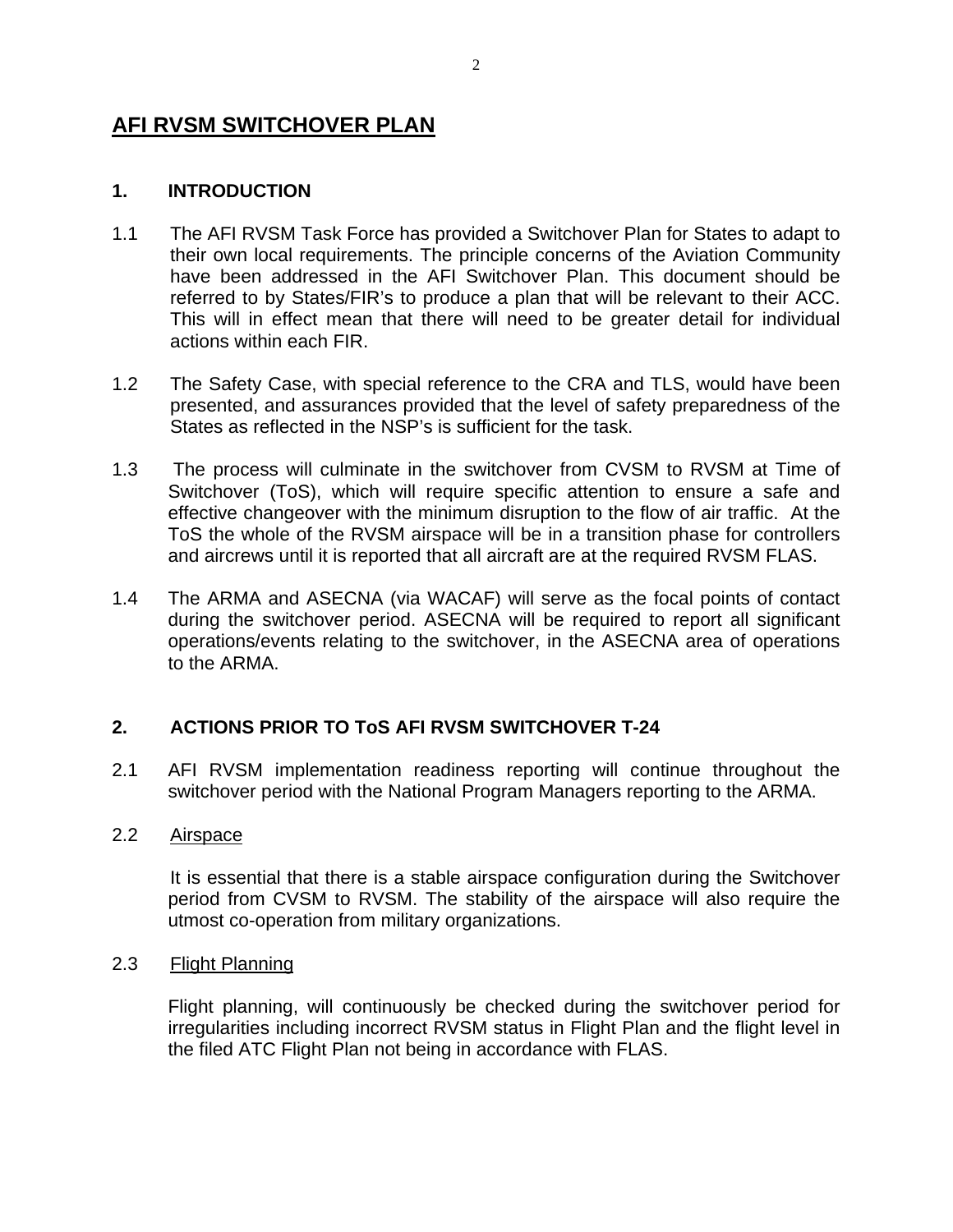**Within the switchover period there will continue to be increased contact between Aircraft Operators and ATS and the overall awareness as to the necessary flight planning and approval requirements for entry into RVSM airspace will be reinforced. Warnings will be provided to non-RVSM approved aircraft that would incorrectly penetrate AFI RVSM airspace.** 

Aircraft Operators and ATS should note that the submission of RPLs will require specific and separate attention. Operators of RVSM approved aircraft shall indicate the approval status by inserting the letter W in Field 10 of the ICAO FPL, regardless of the Requested Flight Level (RFL). From **28 August 2008**, ATS may invalidate a flight plan that does not comply with the RVSM requirements at ToS.

## 2.4 Civil/Military Coordination

Military exercises during switch over period should be suspended as per the FHA. If they do need to take place they should be coordinated with the greatest of care.

# **2.5 Ground Communications**

**During the switchover period redundant ground communication facilities must be available and ready for immediate use and adequately supported by competent technical staff.** 

#### 2.6 Letters of Agreement/Procedures LOAs/LOP's.

States/FIR'/ACC's will ensure that the current LOA/LOP is easily accessible for reference purposes during the Switchover period. The following points should be carefully and continuously reviewed with regard to:

- FLAS for consistency with RVSM
- RVSM status of aircraft on the flight plan and if in doubt verify information with ARMA

# **3. AWARENESS CAMPAIGN**

3.1 During the switchover period operators should be reminded of the flight planning requirements as well as the requirement of RVSM operator/aircraft approvals in order to operate within the AFI RVSM airspace.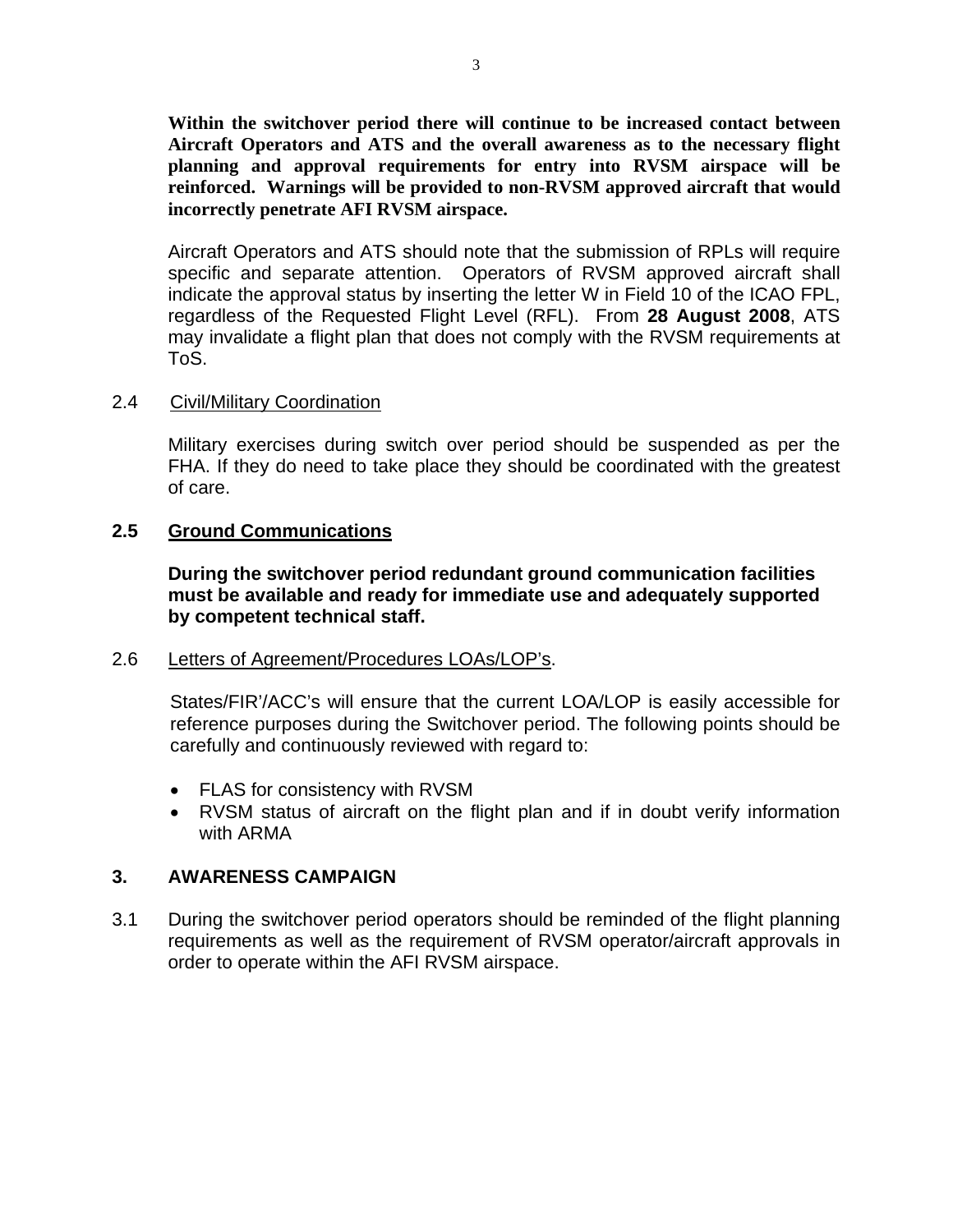# **4. SWITCHOVER (25 September 2008) ToS**

#### 4.1 Switchover

A prime activity of the switchover period will be the switchover from CVSM to RVSM.

- Non RVSM approved flights airborne in the immediate period prior to the switchover may be adjusted to their new levels below FL290
- Operators must manage contingency fuel requirements as appropriate.
- At ToS, aircraft will be reassigned to their new levels.
- Operation above FL410 will not be permitted during the specified interval during the Switchover period by non RVSM approved aircraft.

## 4.2 Timing of Change.

The AFI RSVM Task Force has conducted a traffic analysis to determine a quiet and stable period, which confirmed the suitability for the switchover at 0001 HRS  $(UTC)$  25<sup>th</sup> September 2008.

## 4.3 Aircraft in Flight at Time of Switchover.

The sequence of events at switchover will be:

- Warning of Switchover from CVSM to RVSM by all ground stations
- Implementation of Switchover from CVSM to RVSM by all RVSM approved aircraft and the exclusion of all non-RVSM approved aircraft. State aircraft will be managed accordingly.
- An on going verification of Operator/Aircraft approval status
- Heightened vigilance for any irregularities and reporting to ARMA

Inevitably, there will be a mixed population of air traffic being handled at the time of switchover however preparations to limit the amount of non RVSM aircraft should be increased prior to the switchover.

Repeated broadcasts of the pending switchover will be made to aircraft in flight commencing 45 minutes before switchover. Phraseology for broadcast as an example is:

**"All stations, All stations, (***ACC identification***) Control Broadcast, RVSM operations commence at time 0001 HRS (UTC) 25th September 2008."**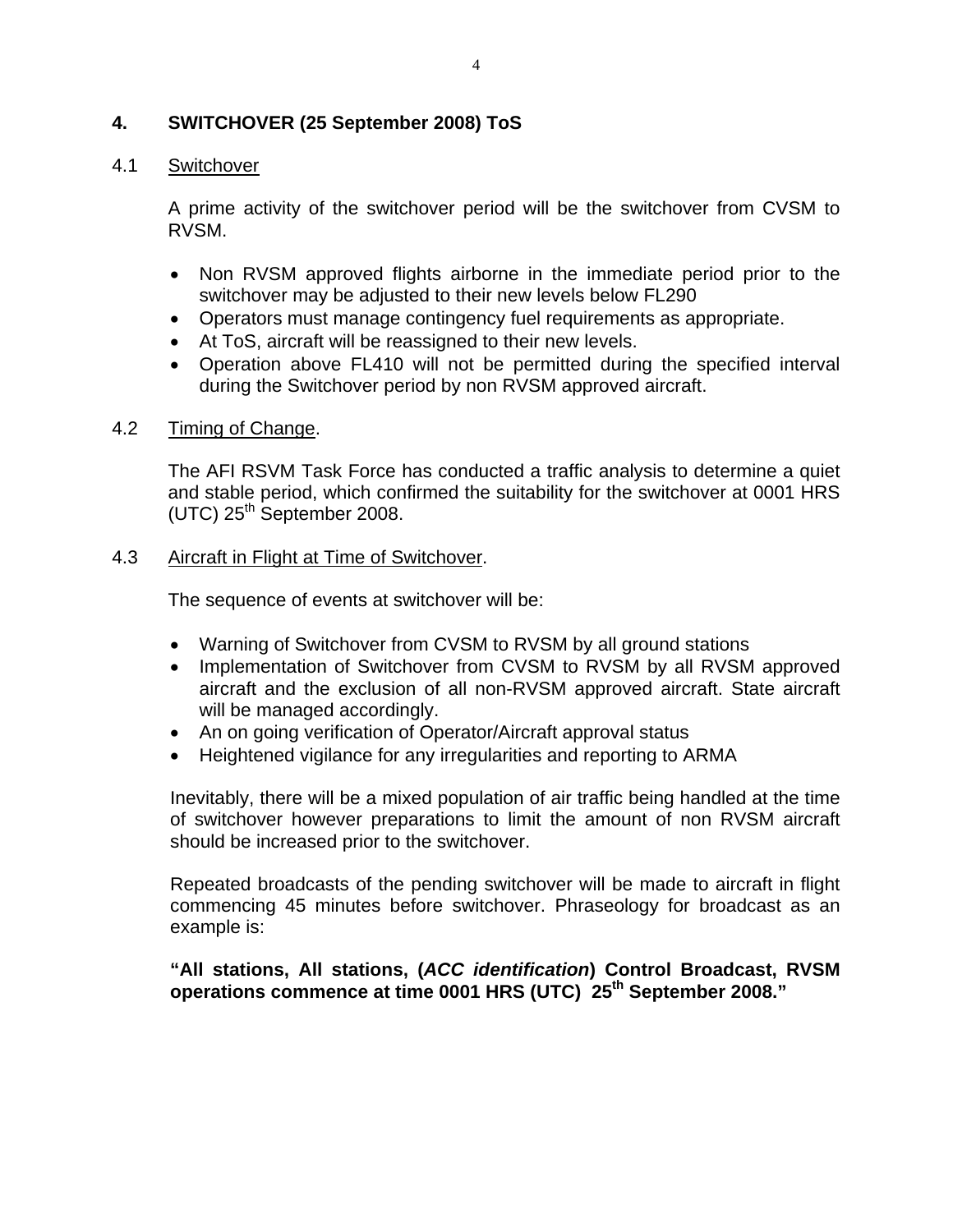#### 4.4 Flow Management.

ACC's should apply flow management during the switchover period if required.

- 4.5 Staffing Levels at Time of Switchover.
	- ACC staffing will be a major focus of attention with a need for back-up staff, engineering staff and in particular software support as reflected in the FHA.
	- Comprehensive briefings will be provided by supervisors to all operational staff during ToS.
	- ACC management shall suspend operational training during the switchover period.

#### 4.6 Weather Phenomena during Switchover Period

Any adverse weather phenomena, sand storms or volcanic activity will be reported immediately to the ARMA during the Switchover period to assist with contingency planning.

#### 4.7 Contingency Planning.

Contingency plans are already in place for the normal operation of ACCs. The RVSM ATC manual provides some guidance on contingency procedures for degradation of aircraft equipment associated with height keeping or the occurrence of weather phenomena, which directly affect the ability of aircraft to maintain their allocated flight level.

ACCs should therefore review their contingency arrangements prior to switchover and then have them readily available during the switchover period for any eventuality. Various failure conditions will have to be considered.

As in normal operations ATC personnel should be reminded in addition to the above, the procedures related to emergencies, communication failure and contingencies as contained in the PANS/ATM Doc 4444 chapter 15 are still applicable.

#### 4.8 Hazard Identification and Mitigation.

National Safety Plans shall satisfy the requirements of the AFI FHA Appendix E.2 (AFI RVSM Switchover Period) and Appendix F.2 (allocated safety requirements for AFI RVSM Switch over period.)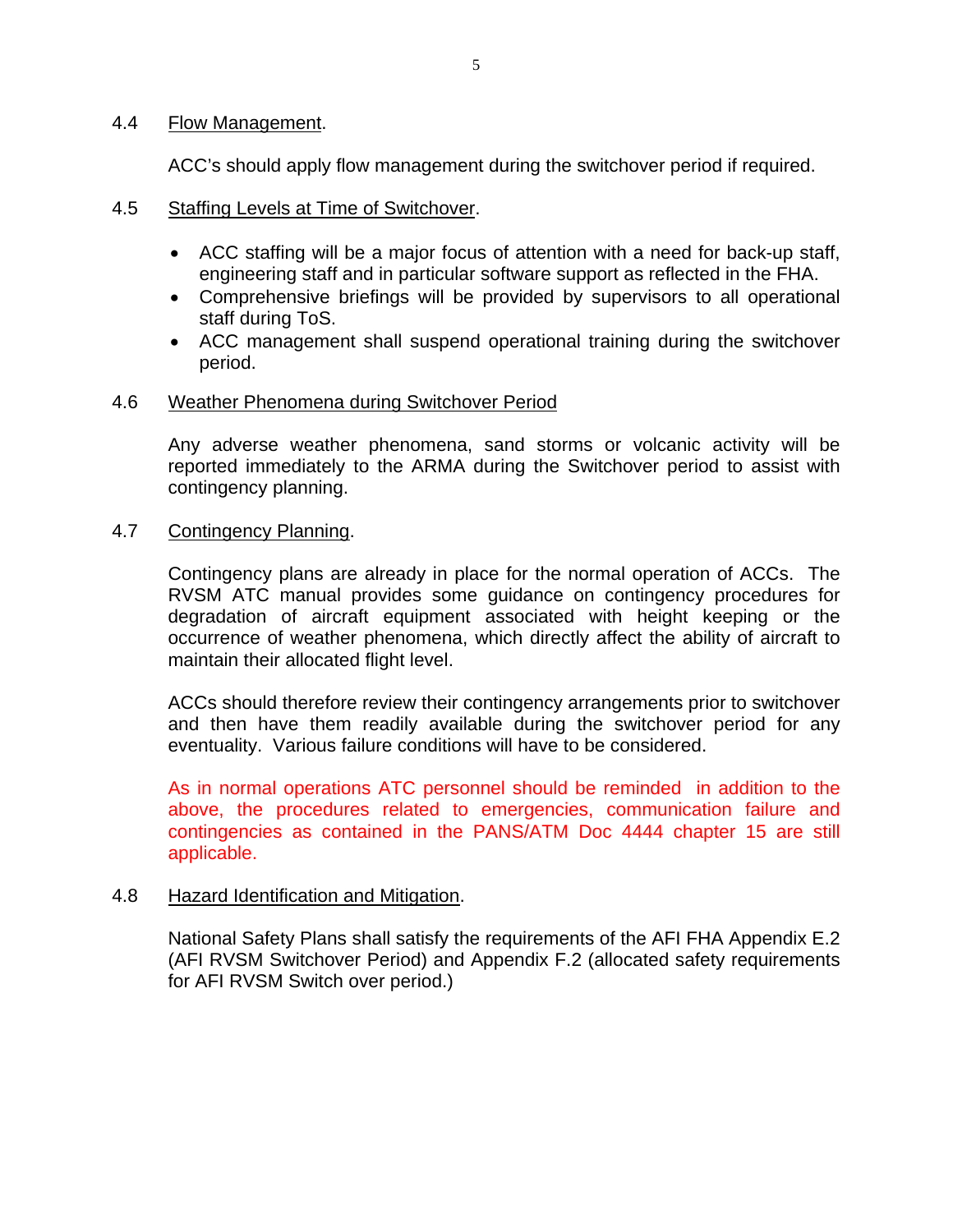# 5. **IMMEDIATE POST IMPLEMENTATION PHASE (SWITCHOVER - 25<sup>th</sup> September 2008 PLUS 24 HOURS**

Twenty four hours after the introduction of RVSM each FIR will be required to provide a report to ARMA. FIR's experiencing problems or envisaging problems will report as such so that remedial action can be suggested. The report shall also include any large height deviations, wake vortex encounters and any other reportable incident brought about by the implementation of RVSM.

## **6. CONCLUSION**

- 6.1 The AFI RVSM Task Force has adopted this SWOP as guidance material for application/publication by all AFI States.
- 6.2 National Program Managers must act on any additional requirements as issued periodically by the ARPO appropriate to the States switchover plans.
- 6.3 The Switchover from CVSM to RVSM will require further activity within States with further guidance and direction provided to ACCs by their Civil Aviation Authorities. Aircraft Operators will also need to note the flight planning aspects and the operational aspects of the switchover.

# **THE AFI RVSM QUICK RESPONSE TEAM**

The AFI RVSM Quick Response Team is described as follows:

#### **ARMA**

Location: South Africa, Johannesburg Air Traffic Control Centre; Central Airspace Management Unit; ARMA. On call at the above location will be;

ARPO, ARMA, ATNS; IATA

Tel No.: +27 11 928 6506 Fax: +27 11 928 6420 Email: Afirma@atns.co.za SAT Phones: Contact details will be made available when NPM's are notified Mobile No's: Contact details will be made available when NPM's are notified

#### **FIR's Reporting to ARMA**

Accra, Addis Ababa, Asmara, Beira, Cairo, Cape Town, Dar es Salaam, Entebbe, Gaborone, Harare, Johannesburg, Johannesburg Oceanic, Kano, Khartoum, Luanda, Lilongwe, Lusaka, Mogadishu, Mauritius, Nairobi, Roberts, Seychelles and Windhoek.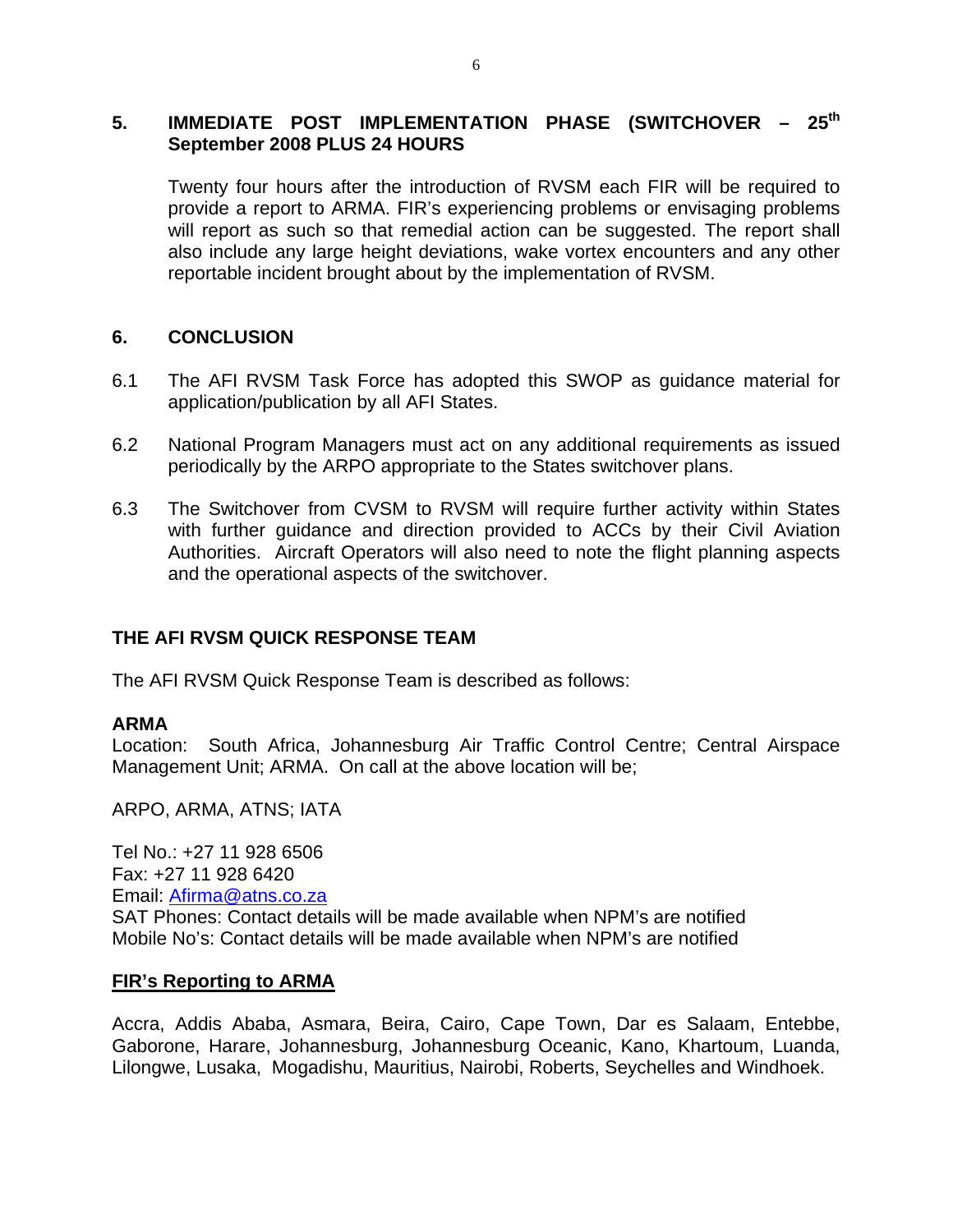# **ASECNA HEAD OFFICE**

Location – Senegal; ASECNA Head Office (Dakar, Yoff near Earth Station). On call at the above location will be;

## **ICAO WACAF ATM Officer, ASECNA, IATA**

Tel No: +221 33820 7546 Fax: +221 33820 7546 Email: rvsm.switchover@asecna.org SAT Phones: Contact details will be made available when NPM's are notified Mobile No's: Contact details will be made available when NPM's are notified

#### **FIRs Reporting to ASECNA**

Algiers, Antananarivo, Brazzaville, Dakar, Kinshasa, Ndjamena, Niamey and Tripoli.

------

## **RVSM SWITCH OVER PLAN: (Countdown).**

| NO. | <b>TASK IDENTIFICATION</b>                                                                                                                                                                                                                           | <b>DURATI</b><br><b>ON</b> | <b>START</b>  | <b>END</b>    |
|-----|------------------------------------------------------------------------------------------------------------------------------------------------------------------------------------------------------------------------------------------------------|----------------------------|---------------|---------------|
| 1.  | Sign the text to nominate the persons in<br>charge of FIR switch over activities.                                                                                                                                                                    | 1 day                      | Tue. 5/6/08   | Tue. 5/6/08   |
| 2.  | List key persons and display it in ACC.                                                                                                                                                                                                              |                            |               |               |
| 3.  | Carry out the operation checks of the centre<br>by Fax, email and AFTN messages<br>exchange with the Quick Response Team<br>Point of Contact (ARMA and ASECNA) at<br>the appropriate centre and the adjacent<br>ACCs and military.                   | 14 days                    | Mon. 09/06/08 | Sun. 22/06/08 |
| 4.  | Prepare and publish an AIC requiring the<br>mention of RVSM status on all flight plans<br>with effect from $25th$ August 2008.<br>Publication to be issued at AIRAC date of<br>$3rd$ July 2008                                                       | 11 days                    | Mon. 23/06/08 | Thu. 03/07/08 |
| 5.  | Carry out additional operation checks of<br>the centre by Fax, email and AFTN<br>messages exchange with the Quick<br>Response Team Point of Contact (ARMA<br>or ASECNA) at the appropriate centre and<br>the adjacent ACCs and military if required. | 3 days                     | Tue. 08/07/08 | Thu.10/07/08  |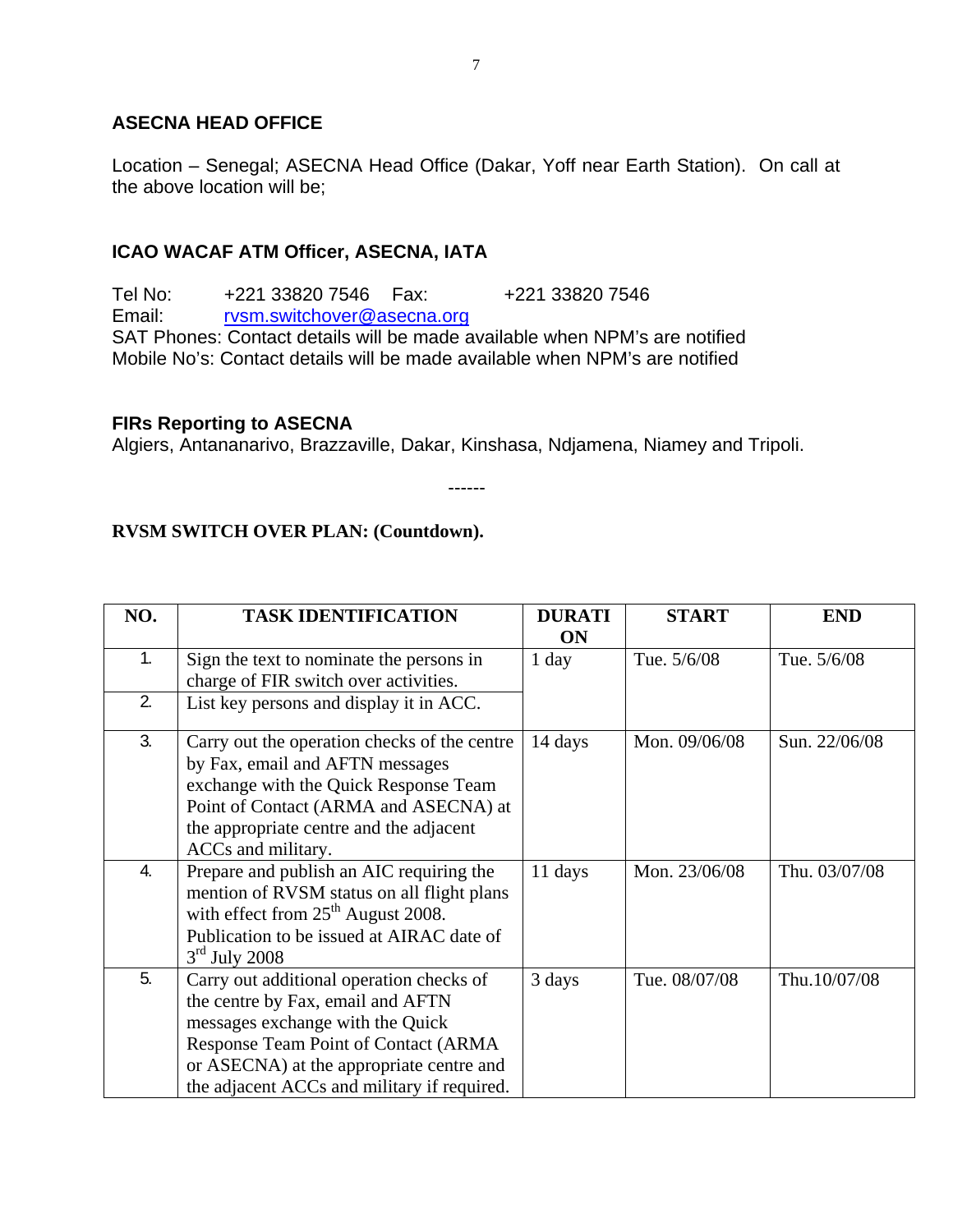| NO. | <b>TASK IDENTIFICATION</b>                                                                                                                                                                                                                    | <b>DURATI</b><br>ON | <b>START</b>    | <b>END</b>    |
|-----|-----------------------------------------------------------------------------------------------------------------------------------------------------------------------------------------------------------------------------------------------|---------------------|-----------------|---------------|
| 6.  | Simulate switchover exercise. ACCs test<br>software changes to accommodate RVSM<br>are in place and functional.                                                                                                                               | 3 days              | Tue.15/07/08    | Thu.17/07/08  |
| 7.  | Prepare and publish AIP Supplement<br>suspending operations above FL410 of non<br>RVSM aircraft for two (2) hours before and<br>after ToS. Publication be issued at the<br>AIRAC date of 31 <sup>st</sup> July 2008                           | 7 days              | Thu. 24/07/08   | Thu. 31/07/08 |
| 8.  | Prepare and publish an AIP Supplement<br>prohibiting the non RVSM aircraft within<br>RVSM airspace (FL 290 and FL410) from<br>24 <sup>th</sup> September 2008 at 22h01 UTC.<br>Publication be issued at the AIRAC date of<br>$31st$ July 2008 |                     |                 |               |
| 9.  | Prepare and publish an AIP Supplement<br>Suspending use of East Bound RVSM FL<br>310, 350, and 390 on $25th$ September 08 for<br>two (2) hours after ToS.                                                                                     |                     |                 |               |
|     | Include diagram of Flight Level Allocation<br>System (FLAS) 2008 from the date of the<br>implementation of RVSM.<br>Publication of AIP supplements to be                                                                                      |                     |                 |               |
|     | issued by at the AIRAC DATE OF 31 <sup>st</sup><br>July 2008.                                                                                                                                                                                 |                     |                 |               |
| 10. | Update and sign all letters of the<br>agreement/procedures by integrating the<br>RVSM requirements with effective date on<br>$25th$ September, 2008                                                                                           | 56 days             | Thu. 31/07/08   | Thu. 25/09/08 |
| 11. | Organize a particular awareness campaign<br>to address the military                                                                                                                                                                           | 10 days             | Tue. 26/08/08   | Fri. 12/09/08 |
| 12. | Ensure that no major modification to the<br>ATS equipment will be carried out during<br>the month of September 2008                                                                                                                           | 23 days             | Mon. 08/09/08   | Tue. 30/09/08 |
| 13. | Prepare and publish a Trigger NOTAM<br>two (2) weeks before ToS notifying the<br>implementation of RVSM and relevant<br>procedures to be applied.                                                                                             | 2 days              | Tue. 09/09/2008 | Wed. 10/09/08 |
| 14. | Ensure that official documents e.g. NSP,<br>SWOP, FLAS etc are available in all the<br>structures concerned                                                                                                                                   | 7 days              | Mon. 22/09/08   | Sun. 28/09/08 |
| 15. | Send a Fax /Email to ASECNA and<br>ARMA with a copy to ICAO confirming<br>that the $ACC(s)$ is/are ready for switchover<br>to RVSM (activity of NPM)                                                                                          | 1 day               | Mon. 22/09/08   | Mon. 22/09/08 |